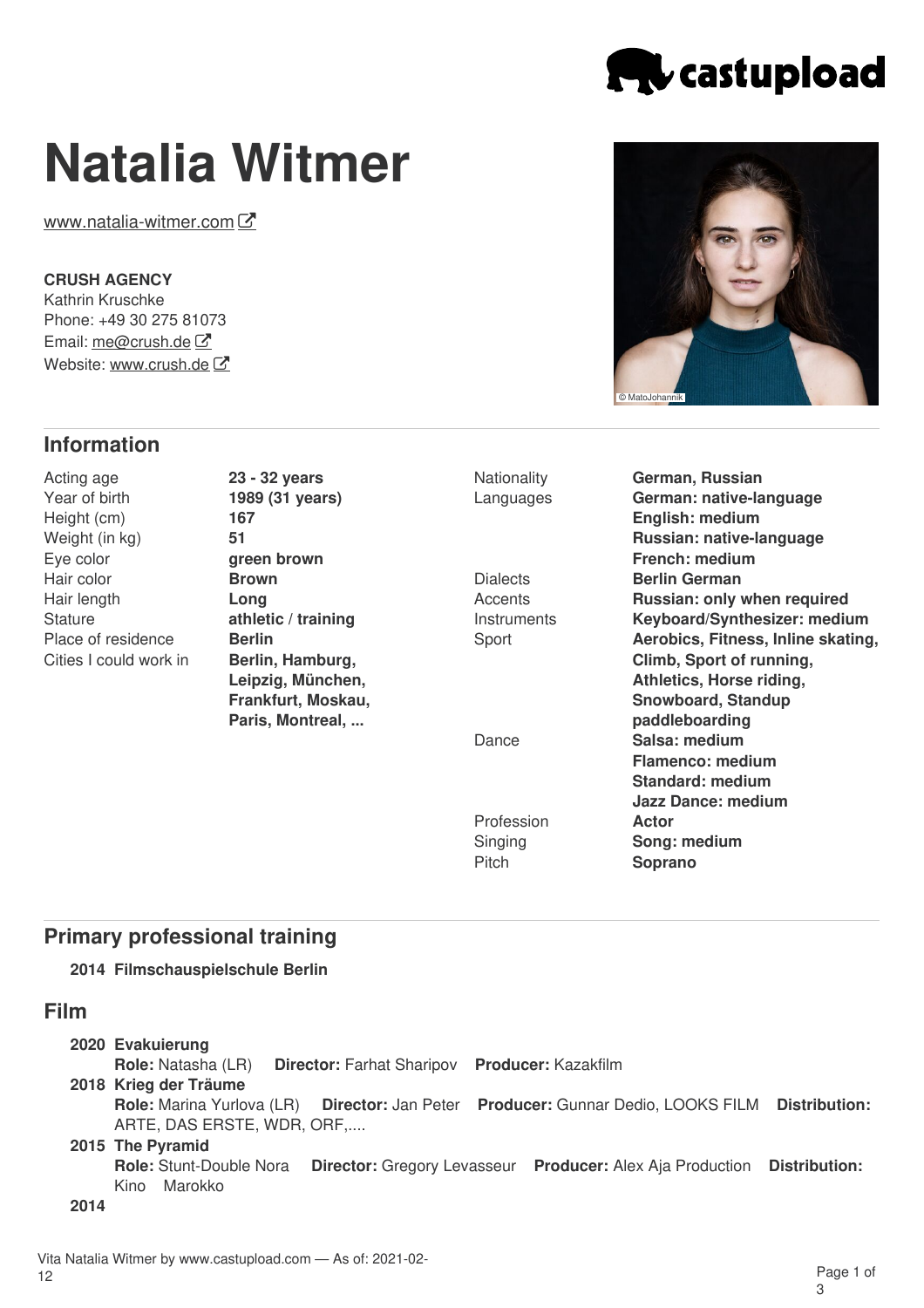

#### **14 Tagebücher des Ersten Weltkriegs**

**2013 –… Der Medicus Role:** Marina Yurlova (LR) **Director:** Jan Peter **Distribution:** ARTE, NDR, SWR, WDR, ORF,BBC,...

**Role:** Mirdins Sister (OR) **Director:** Philipp Stöltzl **Producer:** UFA Cinema **Distribution:** Kino

## **Television**

- **2017 SOKO Leipzig- Vaterliebe**
- **2015 In Aller Freundschaft Role:** Natasha Kordes (SR) **Director:** Patrick Wincewski **Producer:** UFA Fiction **TV Channel:** ZDF
- **2015 SOKO Leipzig - Lucky Punch Role:** Tatjana Geiger (LR) **Director:** Peter Weckwerth **Producer:** Saxonia **TV Channel:** ARD
	- **Role:** Marija Beresovski **Director:** Sven Fehrensen **Producer:** Ufa Fiction **TV Channel:** ZDF